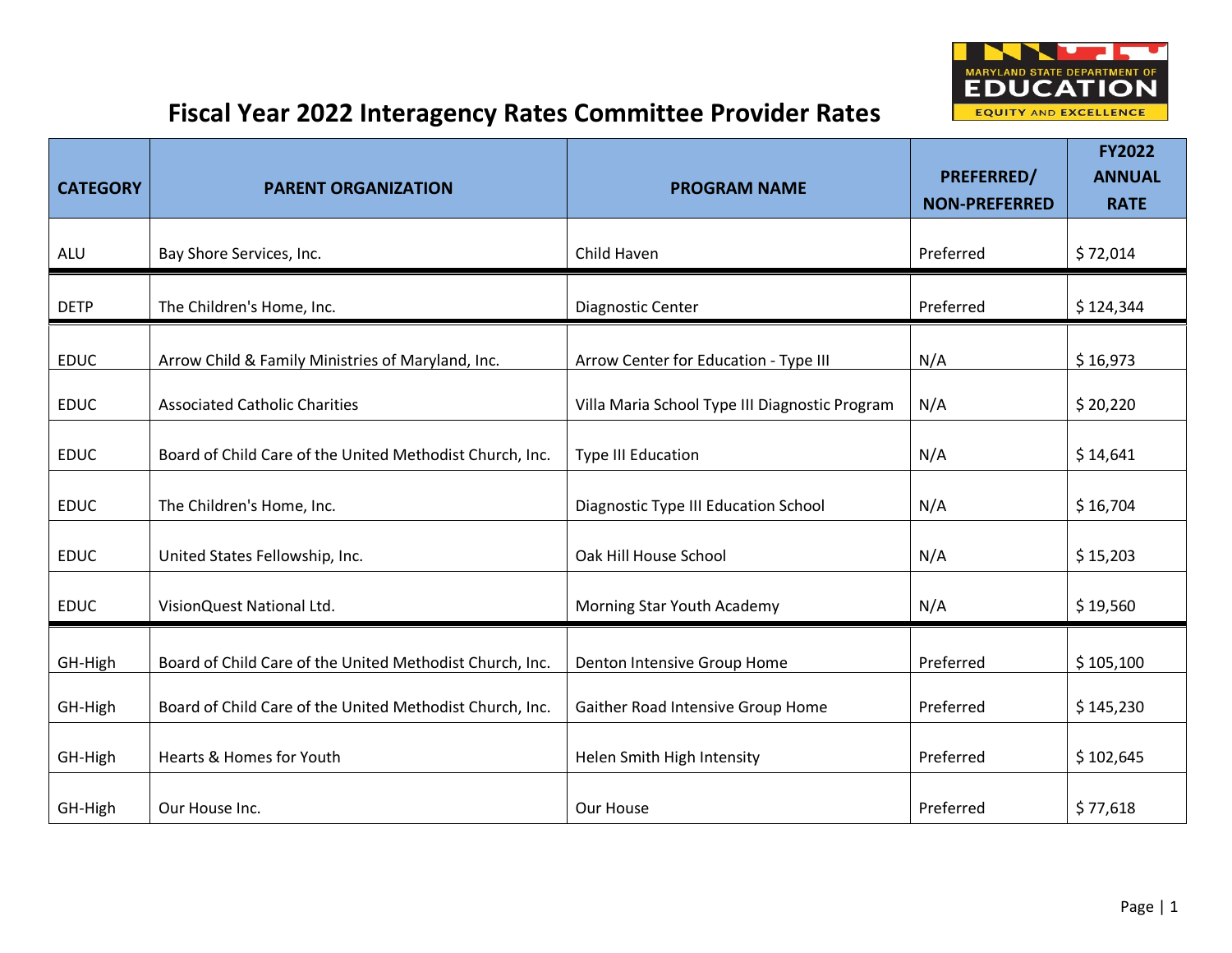

| <b>CATEGORY</b> | <b>PARENT ORGANIZATION</b>                               | <b>PROGRAM NAME</b>                          | PREFERRED/<br><b>NON-PREFERRED</b> | <b>FY2022</b><br><b>ANNUAL</b><br><b>RATE</b> |
|-----------------|----------------------------------------------------------|----------------------------------------------|------------------------------------|-----------------------------------------------|
| GH-High         | The Children's Home, Inc.                                | Transitions High Intensity Group Home        | Preferred                          | \$105,900                                     |
| GH-High         | The National Center for Children & Families              | Greentree Adolescent Program                 | Preferred                          | \$129,245                                     |
| <b>GHS</b>      | Arrow Child & Family Ministries of Maryland, Inc.        | Arrow Crossroads Transitional Living Program | Non-Preferred                      | \$108,605                                     |
| <b>GHS</b>      | Board of Child Care of the United Methodist Church, Inc. | Group Home                                   | Non-Preferred                      | \$89,115                                      |
| <b>GHS</b>      | Building Communities Today for Tomorrow, Inc.            | One Love Group Home                          | Preferred                          | \$72,497                                      |
| <b>GHS</b>      | Care With Class, Inc.                                    | Care With Class                              | Preferred                          | \$79,687                                      |
| <b>GHS</b>      | Cedar Ridge Children's Home & School, Inc.               | Residential Services - 24 Hour Child Care    | Preferred                          | \$87,637                                      |
| <b>GHS</b>      | Challengers Independent Living, Inc.                     | Bert's Place/Bert's Place Too                | Preferred                          | \$80,272                                      |
| <b>GHS</b>      | Changing Lives at Home, Inc.                             | Changing Lives at Home, Inc.                 | Preferred                          | \$77,424                                      |
| <b>GHS</b>      | Day By Day Residential Services, Inc.                    | Day By Day Residential Services, Inc.        | Preferred                          | \$78,981                                      |
| <b>GHS</b>      | Hearts & Homes for Youth                                 | Jump Start                                   | Preferred                          | \$91,034                                      |
| <b>GHS</b>      | Hearts & Homes for Youth                                 | Kemp Mill                                    | Preferred                          | \$93,089                                      |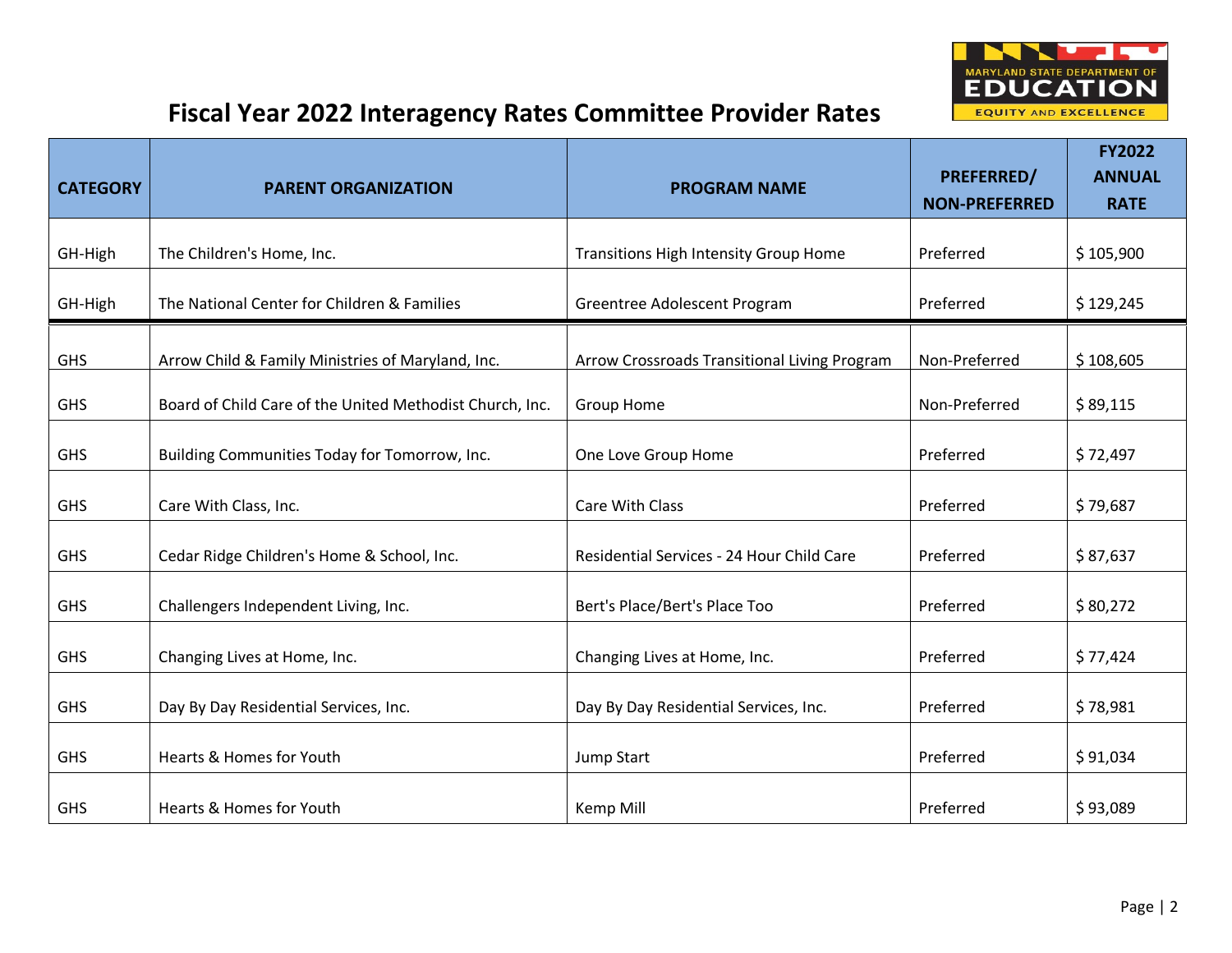

| <b>CATEGORY</b> | <b>PARENT ORGANIZATION</b>                        | <b>PROGRAM NAME</b>                         | PREFERRED/<br><b>NON-PREFERRED</b> | <b>FY2022</b><br><b>ANNUAL</b><br><b>RATE</b> |
|-----------------|---------------------------------------------------|---------------------------------------------|------------------------------------|-----------------------------------------------|
| <b>GHS</b>      | Inner County Outreach                             | Inner County Outreach                       | Preferred                          | \$71,576                                      |
| <b>GHS</b>      | Inspiring Minds, Inc.                             | <b>Inspiring Minds</b>                      | Preferred                          | \$71,279                                      |
| <b>GHS</b>      | Jumoke, Inc.                                      | Jumoke Group Homes                          | Preferred                          | \$73,495                                      |
| <b>GHS</b>      | Madi's Place, Inc.                                | Madi's Place, Inc.                          | Preferred                          | \$76,890                                      |
| <b>GHS</b>      | Making A Great Individual Contribution, Inc.      | Unity Home for Girls                        | Preferred                          | \$71,821                                      |
| <b>GHS</b>      | McJoy's Joy Covenant, Inc                         | McJoy's Joy Covenant, Inc                   | Preferred                          | \$76,534                                      |
| <b>GHS</b>      | Rites of Passage, Inc.                            | Silver Oaks Academy                         | Preferred                          | \$85,954                                      |
| <b>GHS</b>      | Rolling Vista Place, Inc.                         | <b>Group Home for Girls</b>                 | Preferred                          | \$77,485                                      |
| <b>GHS</b>      | Southern Maryland Youth Home                      | Southern Maryland Youth Home - Boys & Girls | Preferred                          | \$71,301                                      |
| <b>GHS</b>      | St. Ann's Center for Children, Youth and Families | <b>Girls Residential Program</b>            | Preferred                          | \$82,343                                      |
| <b>GHS</b>      | The Arc of Washington County, Inc.                | Children's Residential Program              | Preferred                          | \$90,187                                      |
| <b>GHS</b>      | The Arc of Washington County, Inc.                | Foundations Independent Living Program      | Preferred                          | \$76,343                                      |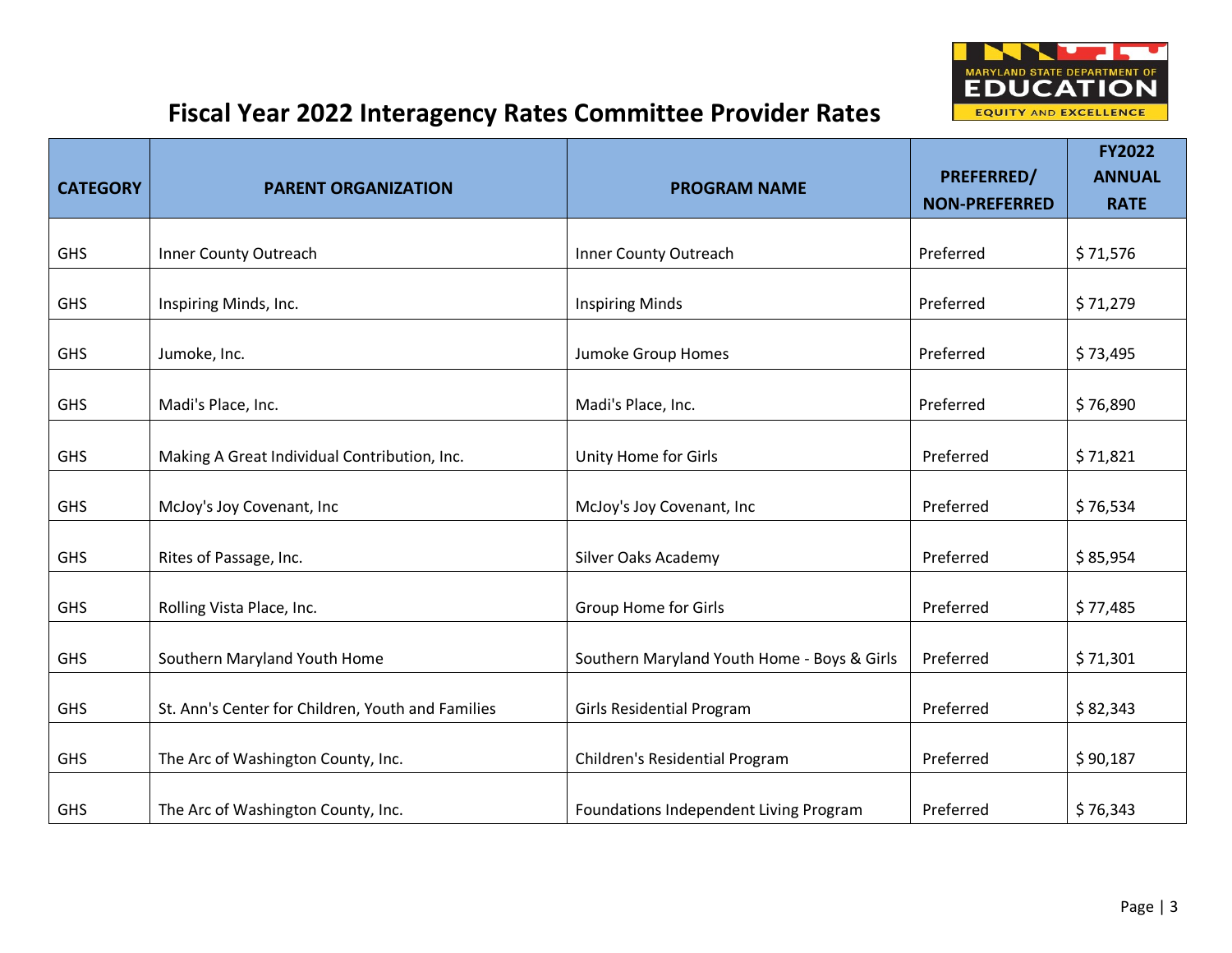

| <b>CATEGORY</b> | <b>PARENT ORGANIZATION</b>                               | <b>PROGRAM NAME</b>                       | PREFERRED/<br><b>NON-PREFERRED</b> | <b>FY2022</b><br><b>ANNUAL</b><br><b>RATE</b> |
|-----------------|----------------------------------------------------------|-------------------------------------------|------------------------------------|-----------------------------------------------|
| <b>GHS</b>      | The Children's Home, Inc.                                | Long Term Group Home                      | Preferred                          | \$85,945                                      |
| <b>GHS</b>      | Total Quality Residential Services, Inc.                 | Youth Program                             | Preferred                          | \$94,511                                      |
| GHS             | Unites States Fellowship, Inc.                           | Oak Hill House                            | Preferred                          | \$80,304                                      |
| IL              | Board of Child Care of the United Methodist Church, Inc. | Independent Living Program                | Preferred                          | \$54,533                                      |
| IL              | CareRite TFC, Inc.                                       | Independent Living Program (ILP)          | Preferred                          | \$29,476                                      |
| IL              | Challengers Independent Living, Inc.                     | Challengers Independent Living            | Preferred                          | \$40,711                                      |
| IL              | Jumoke, Inc.                                             | Jumoke Independent Living Project         | Preferred                          | \$41,490                                      |
| IL              | King Edwards, Inc.                                       | A Journey Home Independent Living Program | Preferred                          | \$47,849                                      |
| IL              | MENTOR Maryland, Inc.                                    | Independent Living Program                | Preferred                          | \$40,377                                      |
| IL              | Pressley Ridge MD                                        | Independence Plus                         | Preferred                          | \$50,387                                      |
| IL              | Progressive Life Center, Inc.                            | Independent Living Program MD             | Preferred                          | \$48,136                                      |
| IL              | The Martin Pollak Project, Inc.                          | Independent Living Program                | Preferred                          | \$46,488                                      |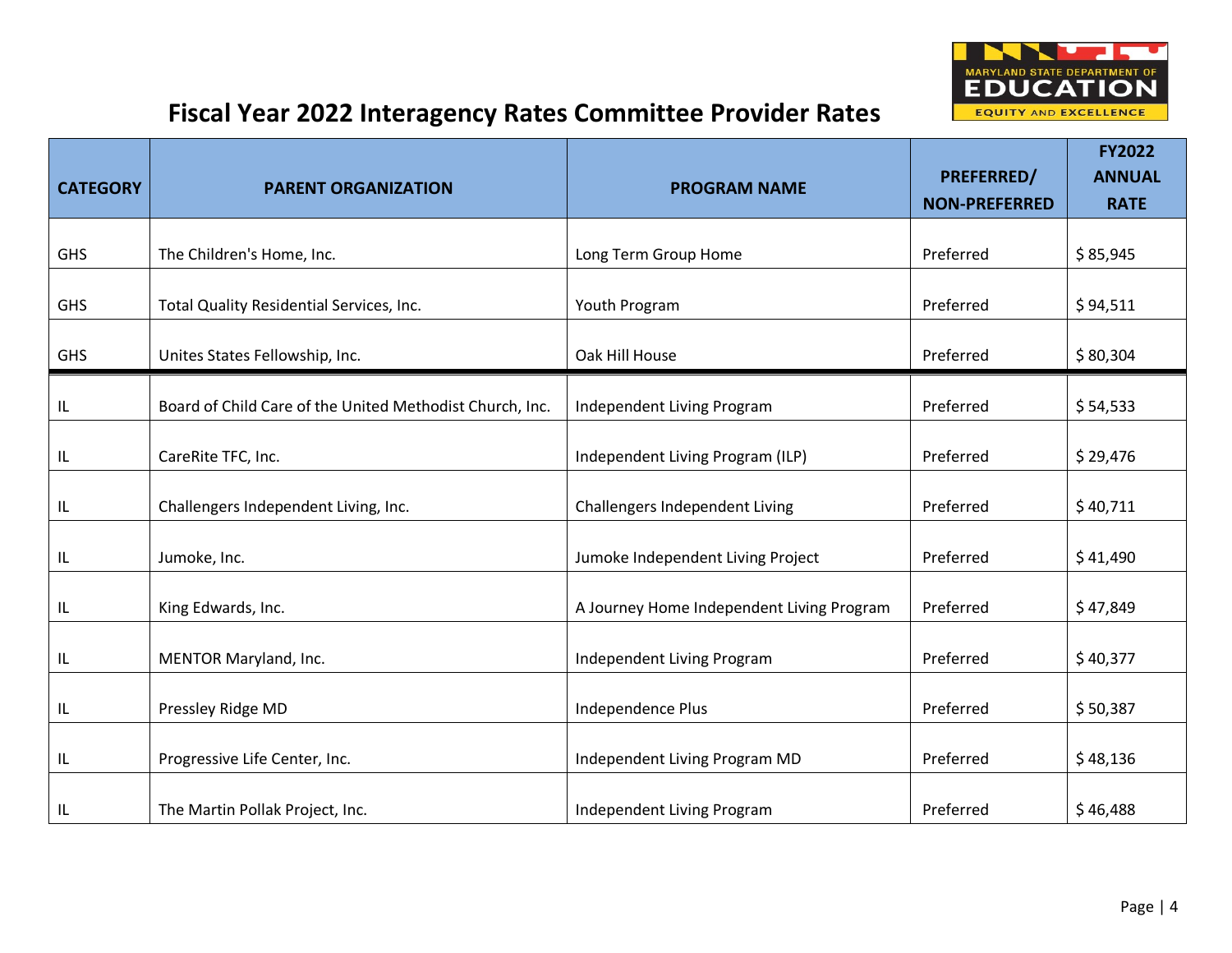

| <b>CATEGORY</b> | <b>PARENT ORGANIZATION</b>                               | <b>PROGRAM NAME</b>                                                              | PREFERRED/<br><b>NON-PREFERRED</b> | <b>FY2022</b><br><b>ANNUAL</b><br><b>RATE</b> |
|-----------------|----------------------------------------------------------|----------------------------------------------------------------------------------|------------------------------------|-----------------------------------------------|
|                 |                                                          |                                                                                  |                                    |                                               |
| IL              | The National Center for Children & Families              | Futurebound Independent Living Program                                           | Preferred                          | \$56,088                                      |
| IL              | Umbrella Therapeutic Services, Inc.                      | Umbrella                                                                         | Preferred                          | \$40,645                                      |
| <b>MFP</b>      | Center for Social Change, Inc.                           | Medically Fragile Children Program                                               | Preferred                          | \$175,842                                     |
| <b>MFP</b>      | Second Family, Inc.                                      | Capitol Heights MFP                                                              | Preferred                          | \$424,703                                     |
| <b>MFP</b>      | Second Family, Inc.                                      | Lancaster Lane MFP                                                               | Preferred                          | \$419,350                                     |
| <b>MFP</b>      | Second Family, Inc.                                      | Prince George's County Expansion MFP                                             | Preferred                          | \$403,465                                     |
| <b>MFP</b>      | Total Quality Residential Services, Inc.                 | Medically Fragile Children Program                                               | Preferred                          | \$197,904                                     |
| <b>MISC</b>     | Arrow Child & Family Ministries of Maryland, Inc.        | <b>Ascension Place</b>                                                           | N/A                                | \$201,312                                     |
| <b>MISC</b>     | <b>Associated Catholic Charities</b>                     | St. Vincent's Villa                                                              | N/A                                | \$180,933                                     |
| <b>MISC</b>     | Board of Child Care of the United Methodist Church, Inc. | Denton Emotional & Cognitive<br>Developmentally Disabled (ECDD)                  | N/A                                | \$571,632                                     |
| <b>MISC</b>     | Board of Child Care of the United Methodist Church, Inc. | <b>Gaither Road Emotional &amp; Cognitive</b><br>Developmentally Disabled (ECDD) | N/A                                | \$617,357                                     |
| <b>MISC</b>     | Board of Child Care of the United Methodist Church, Inc. | High Intensity Residential Child Care Program<br>(CSE)                           | N/A                                | \$653,823                                     |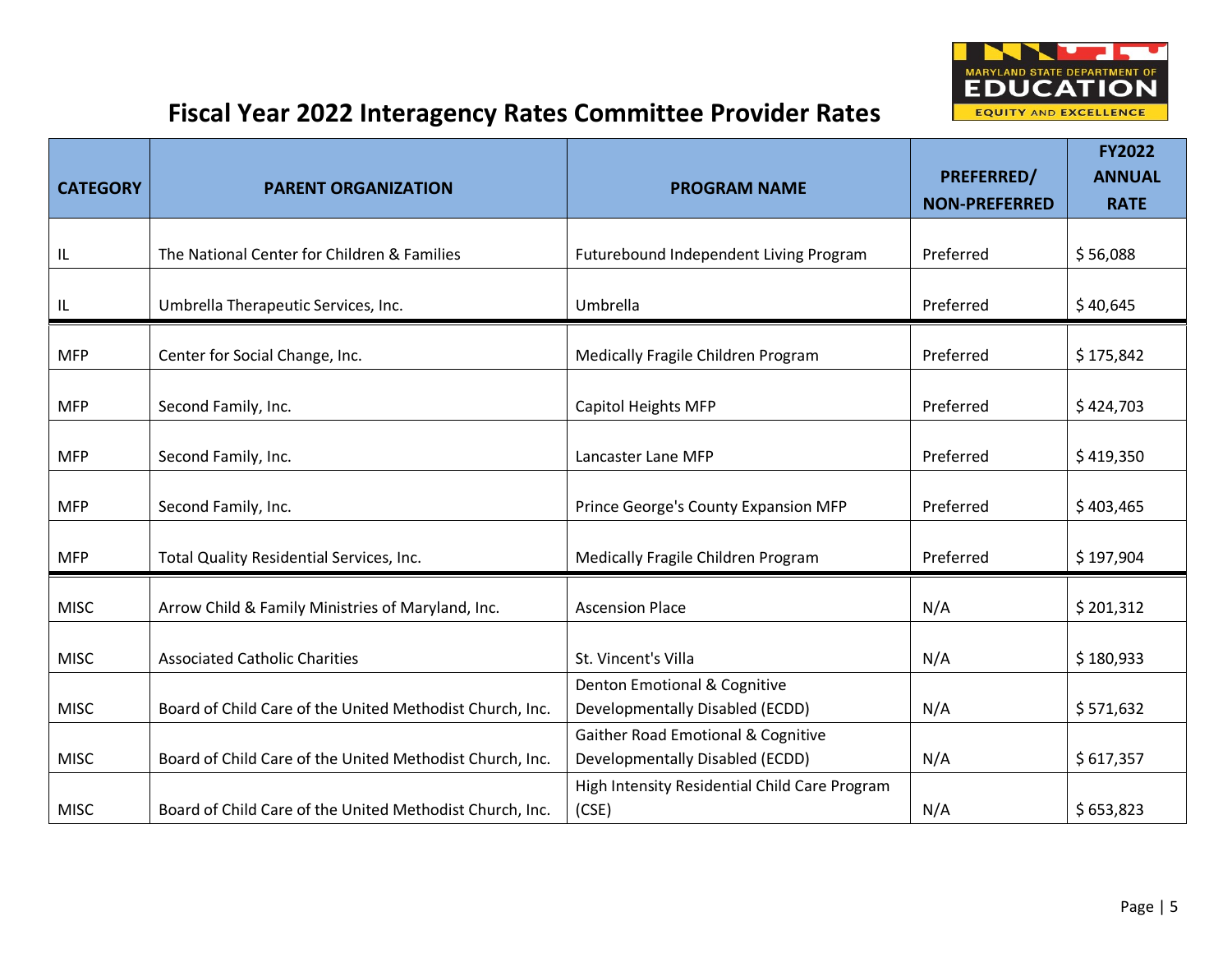

|                 |                                       |                                       | <b>PREFERRED/</b>    | <b>FY2022</b><br><b>ANNUAL</b> |
|-----------------|---------------------------------------|---------------------------------------|----------------------|--------------------------------|
| <b>CATEGORY</b> | <b>PARENT ORGANIZATION</b>            | <b>PROGRAM NAME</b>                   | <b>NON-PREFERRED</b> | <b>RATE</b>                    |
|                 |                                       |                                       |                      |                                |
| <b>MISC</b>     | Center for Social Change, Inc.        | DD Children Program                   | N/A                  | \$162,156                      |
| <b>MISC</b>     | <b>Community Options</b>              | Children's Home                       | N/A                  | \$242,907                      |
| <b>MISC</b>     | Creative Options, Inc.                | Youth Services ECDD                   | N/A                  | \$311,245                      |
| <b>MISC</b>     | Creative Options, Inc.                | Youth Services I                      | N/A                  | \$167,450                      |
| <b>MISC</b>     | Day By Day Residential Services, Inc. | Day By Day Residential Services, Inc. | N/A                  | \$298,510                      |
| <b>MISC NEW</b> | Destiny's Group Home                  | Children Residential Program          | N/A                  | \$274,928                      |
| <b>MISC</b>     | Innovative Services, Inc.             | <b>MRW Youth Services</b>             | N/A                  | \$382,461                      |
| <b>MISC</b>     | Jumoke Community Based Care, Inc.     | Jumoke ALU                            | N/A                  | \$250,919                      |
| <b>MISC</b>     | Jumoke Community Based Care, Inc.     | Jumoke Group Homes                    | N/A                  | \$237,354                      |
| <b>MISC</b>     | MENTOR Maryland, Inc.                 | <b>Teens in Transition</b>            | N/A                  | \$98,721                       |
| <b>MISC</b>     | Nexus Woodbourne Family Healing, Inc  | Diagnostic Program                    | N/A                  | \$806,373                      |
| <b>MISC</b>     | Pressley Ridge MD                     | <b>Second Generations</b>             | N/A                  | \$83,370                       |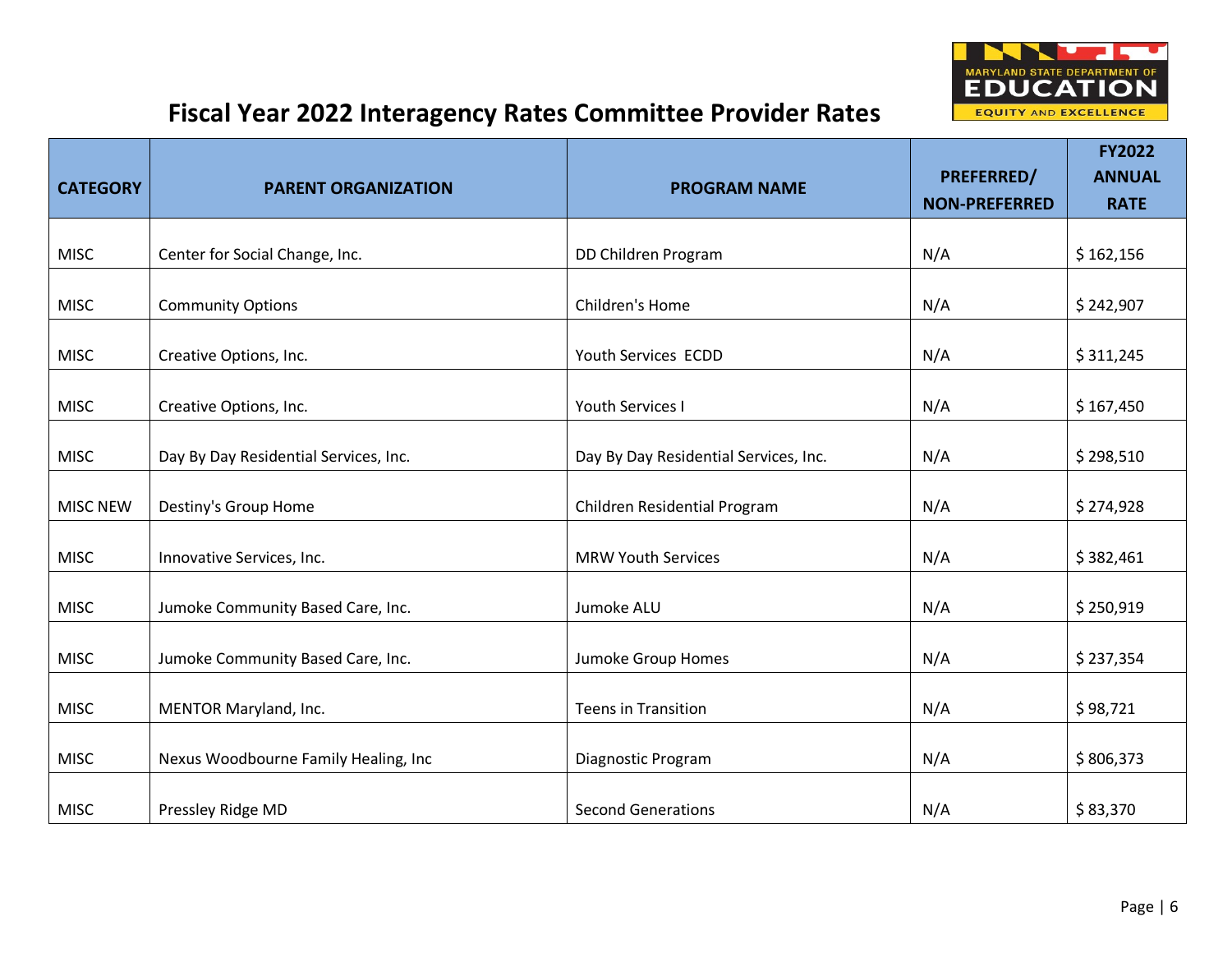

| <b>CATEGORY</b> | <b>PARENT ORGANIZATION</b>                               | <b>PROGRAM NAME</b>                                    | PREFERRED/           | <b>FY2022</b><br><b>ANNUAL</b> |
|-----------------|----------------------------------------------------------|--------------------------------------------------------|----------------------|--------------------------------|
|                 |                                                          |                                                        | <b>NON-PREFERRED</b> | <b>RATE</b>                    |
| <b>MISC</b>     | Shorehaven, Inc.                                         | Shorehaven, Inc.                                       | N/A                  | \$165,127                      |
| <b>MISC</b>     | St. Ann's Center for Children, Youth and Families        | Teen Mother/Baby Program                               | N/A                  | \$76,661                       |
| <b>MISC NEW</b> | The Maryland Salem Children's Trust, Inc.                | <b>Therapeutic Community Homes</b>                     | N/A                  | \$191,059                      |
| <b>MISC NEW</b> | <b>TIME Organization</b>                                 | <b>TIME Organization</b>                               | N/A                  | \$214,344                      |
| <b>MISC</b>     | VisionQuest National Ltd.                                | Morning Star Youth Academy                             | N/A                  | \$112,809                      |
|                 |                                                          |                                                        |                      |                                |
| <b>QRTP NEW</b> | Arrow Child & Family Ministries of Maryland, Inc.        | <b>Ascension Place</b>                                 | N/A                  | \$212,395                      |
| <b>QRTP NEW</b> | Arrow Child & Family Ministries of Maryland, Inc.        | Crossroads                                             | N/A                  | \$145,956                      |
|                 |                                                          | Denton Emotional & Cognitive                           |                      |                                |
| <b>QRTP NEW</b> | Board of Child Care of the United Methodist Church, Inc. | Developmentally Disabled (ECDD)                        | N/A                  | \$680,320                      |
| <b>QRTP NEW</b> | Board of Child Care of the United Methodist Church, Inc. | Denton Intensive Group Home                            | N/A                  | \$233,224                      |
|                 |                                                          | <b>Gaither Road Emotional &amp; Cognitive</b>          |                      |                                |
| <b>QRTP NEW</b> | Board of Child Care of the United Methodist Church, Inc. | Developmentally Disabled (ECDD)                        | N/A                  | \$696,314                      |
| <b>QRTP NEW</b> | Board of Child Care of the United Methodist Church, Inc. | <b>Group Home</b>                                      | N/A                  | \$164,489                      |
| <b>QRTP NEW</b> | Board of Child Care of the United Methodist Church, Inc. | High Intensity Residential Child Care Program<br>(CSE) | N/A                  | \$781,895                      |
|                 |                                                          |                                                        |                      |                                |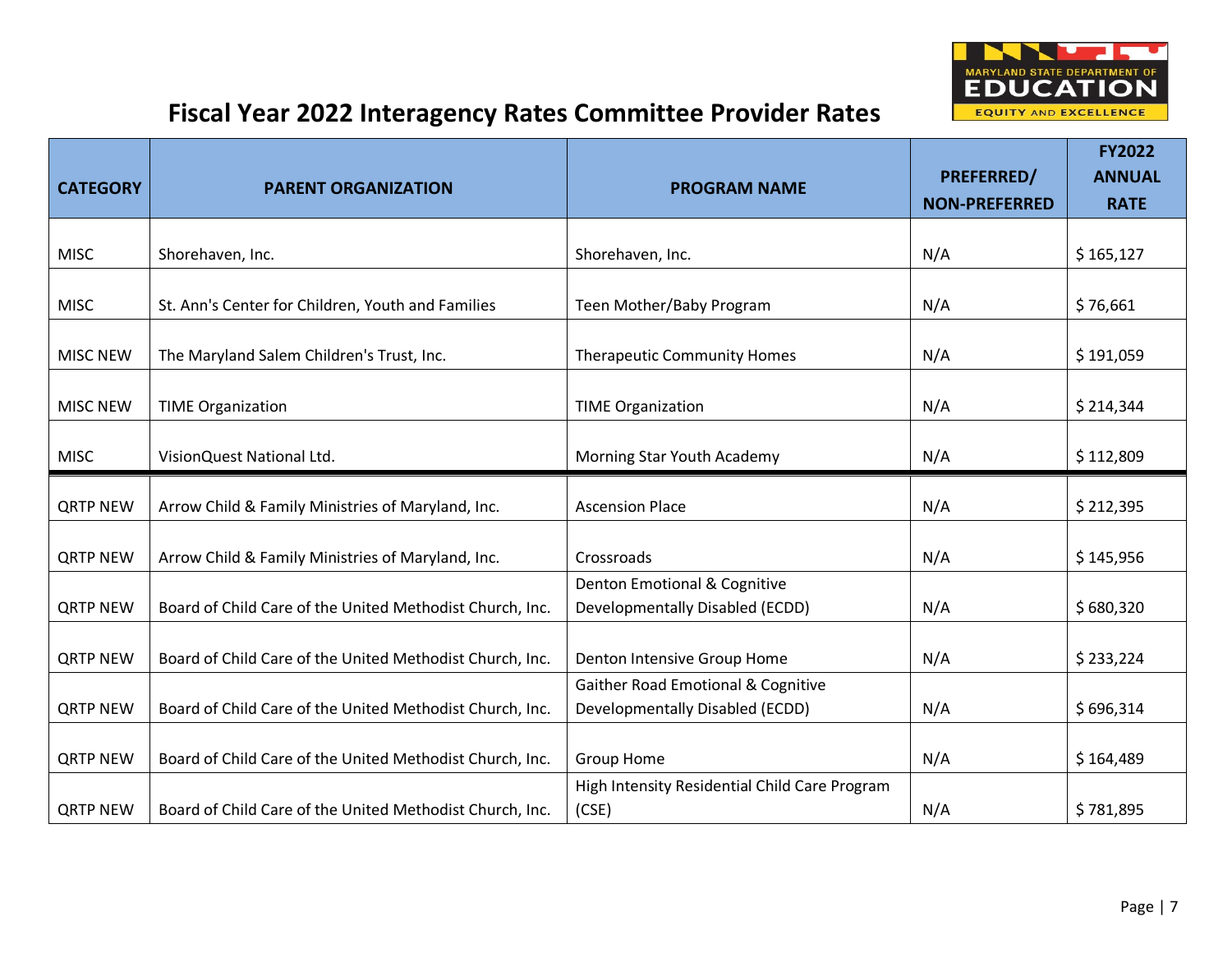

| <b>CATEGORY</b> | <b>PARENT ORGANIZATION</b>                               | <b>PROGRAM NAME</b>                                 | <b>PREFERRED/</b><br><b>NON-PREFERRED</b> | <b>FY2022</b><br><b>ANNUAL</b><br><b>RATE</b> |
|-----------------|----------------------------------------------------------|-----------------------------------------------------|-------------------------------------------|-----------------------------------------------|
| <b>QRTP NEW</b> | Board of Child Care of the United Methodist Church, Inc. | Gaither Road Intensive Group Home                   | N/A                                       | \$218,868                                     |
|                 |                                                          |                                                     |                                           |                                               |
| <b>QRTP NEW</b> | Cedar Ridge Children's Home & School, Inc.               | <b>QRTP - 24 Hour Child Care GHS</b>                | N/A                                       | \$163,599                                     |
| <b>QRTP NEW</b> | Cedar Ridge Children's Home & School, Inc.               | QRTP - 24 Hour Child Care TGH                       | N/A                                       | \$176,770                                     |
| <b>QRTP NEW</b> | The National Center for Children & Families              | Greentree Adolescent Program Residence              | N/A                                       | \$269,130                                     |
| <b>QRTP NEW</b> | VisionQuest National Ltd.                                | Morning Star Youth Academy                          | N/A                                       | \$139,240                                     |
| <b>NR NEW</b>   | Arrow Child & Family Ministries of Maryland, Inc.        | <b>Family Centered Treatment</b>                    | N/A                                       | N/A                                           |
| <b>NR</b>       | Cedar Ridge Children's Home & School, Inc.               | <b>Transitional Education/Non-Residential</b>       | N/A                                       | N/A                                           |
| NR              | Center for Children, Inc.                                | <b>Functional Family Therapy</b>                    | N/A                                       | N/A                                           |
| <b>NR</b>       | Community Counseling & Mentoring Services, Inc.          | Multisystemic Therapy Program                       | N/A                                       | N/A                                           |
| <b>NR</b>       | Institute For Family Centered Services, Inc.             | Non-Residential Per Diem In-Home<br>Community-Based | N/A                                       | N/A                                           |
| <b>NR</b>       | Living Classrooms Foundation                             | Fresh Start                                         | N/A                                       | N/A                                           |
| <b>NR</b>       | VisionQuest Ltd.                                         | MD Functional Family Therapy                        | N/A                                       | N/A                                           |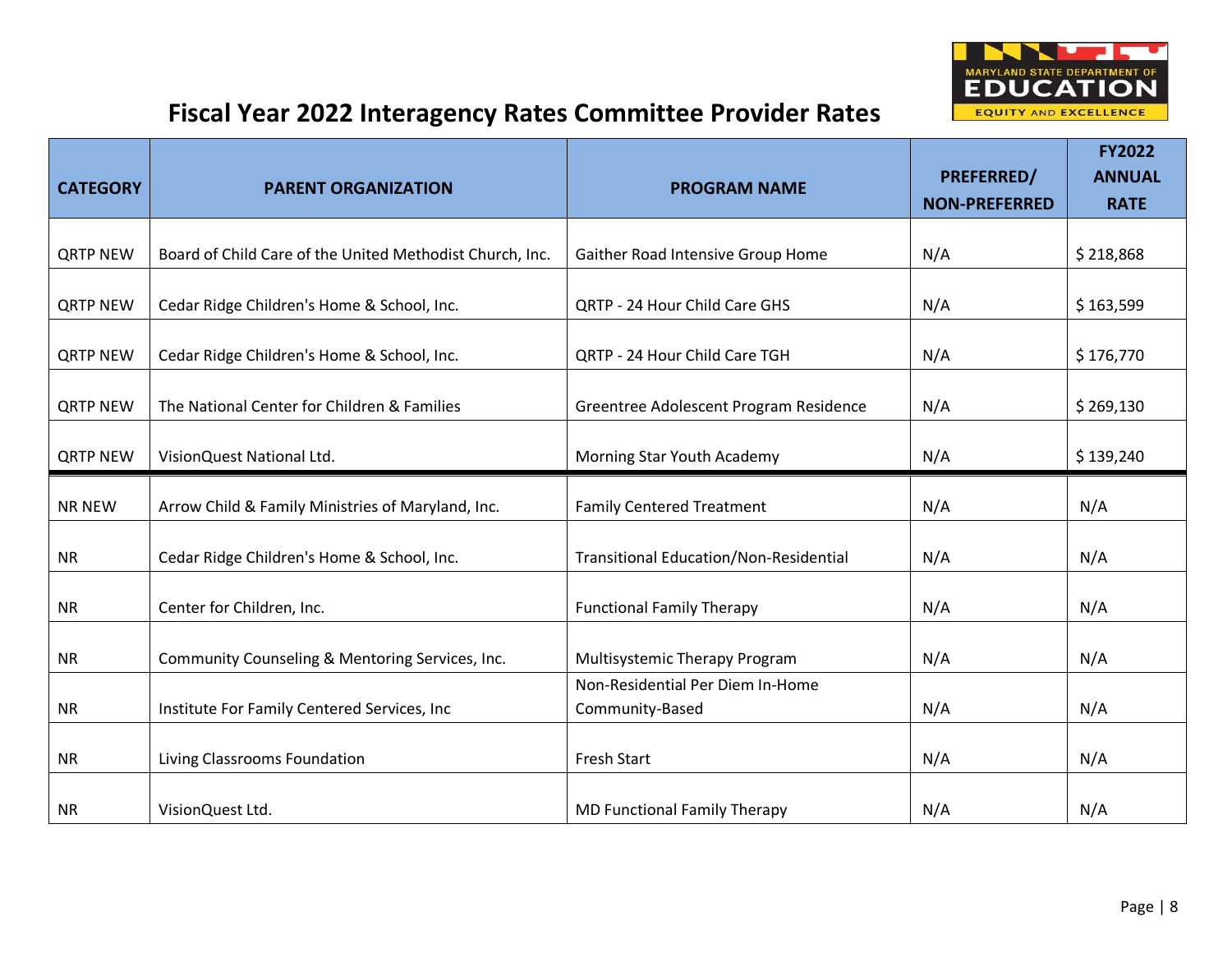

| <b>CATEGORY</b> | <b>PARENT ORGANIZATION</b>                                                             | <b>PROGRAM NAME</b>                                                       | PREFERRED/<br><b>NON-PREFERRED</b> | <b>FY2022</b><br><b>ANNUAL</b><br><b>RATE</b> |
|-----------------|----------------------------------------------------------------------------------------|---------------------------------------------------------------------------|------------------------------------|-----------------------------------------------|
| <b>NR</b>       | Way Station, Inc.                                                                      | <b>MST</b>                                                                | N/A                                | N/A                                           |
| <b>NR</b>       | Youth Advocate Programs, Inc.                                                          | Maryland Advocate Program                                                 | N/A                                | N/A                                           |
| $\sf S$         | The Children's Home, Inc.                                                              | Shelter                                                                   | Preferred                          | \$85,878                                      |
| <b>TFC</b>      | Arrow Child & Family Ministries of Maryland, Inc.                                      | <b>Arrow Treatment Foster Care</b>                                        | Preferred                          | \$56,395                                      |
| <b>TFC</b>      | <b>Baltimore Adolescent Treatment and Guidance</b><br>Organization, Inc. (BATGO, Inc.) | <b>Baltimore Adolescent Treatment and</b><br><b>Guidance Organization</b> | Preferred                          | \$47,090                                      |
| <b>TFC</b>      | Board of Child Care of the United Methodist Church, Inc.                               | <b>Treatment Foster Care</b>                                              | Preferred                          | \$56,253                                      |
| <b>TFC</b>      | <b>Building Families for Children</b>                                                  | <b>CHOSEN</b>                                                             | Preferred                          | \$56,255                                      |
| <b>TFC</b>      | CareRite TFC, Inc.                                                                     | <b>Therapeutic Foster Care</b>                                            | Preferred                          | \$47,945                                      |
| <b>TFC</b>      | Children's Choice of Maryland, Inc.                                                    | <b>Treatment Foster Care</b>                                              | Preferred                          | \$46,174                                      |
| <b>TFC</b>      | CONCERN - Professional Services for Children, Youth &<br><b>Families</b>               | <b>Treatment FC</b>                                                       | Preferred                          | \$48,481                                      |
| <b>TFC</b>      | Foundations for Home and Community                                                     | Treatment/Therapeutic Foster Care                                         | Preferred                          | \$53,568                                      |
| <b>TFC</b>      | Good Children in the Making, Inc.                                                      | <b>TFC</b>                                                                | Preferred                          | \$42,287                                      |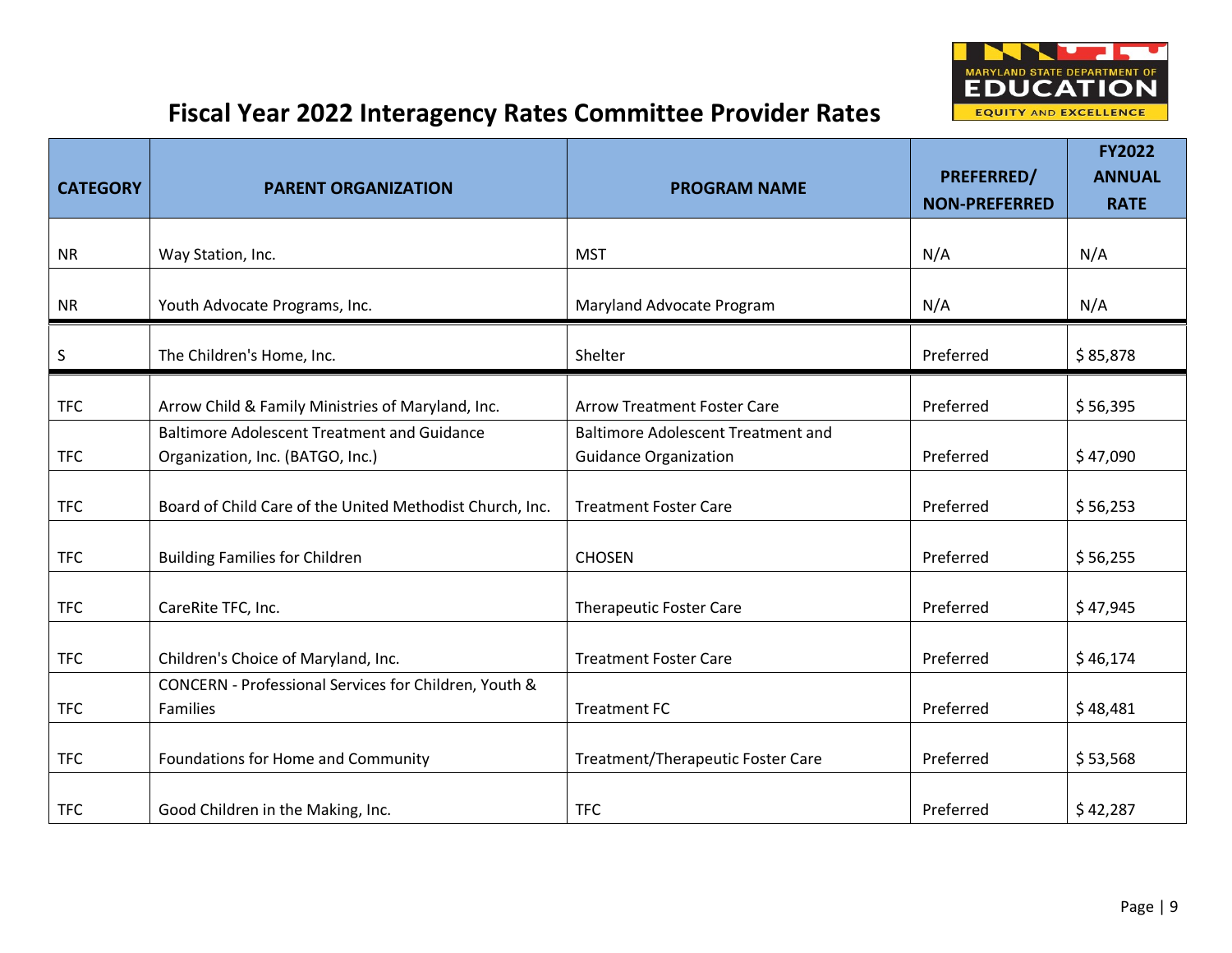

| <b>CATEGORY</b> | <b>PARENT ORGANIZATION</b>           | <b>PROGRAM NAME</b>                               | PREFERRED/<br><b>NON-PREFERRED</b> | <b>FY2022</b><br><b>ANNUAL</b><br><b>RATE</b> |
|-----------------|--------------------------------------|---------------------------------------------------|------------------------------------|-----------------------------------------------|
|                 |                                      |                                                   |                                    |                                               |
| <b>TFC</b>      | <b>Hearts &amp; Homes for Youth</b>  | Family Ties TFC                                   | Preferred                          | \$55,422                                      |
| <b>TFC</b>      | Kennedy Krieger Institute            | Therapeutic Foster Care: Emotionally<br>Disturbed | Preferred                          | \$64,996                                      |
|                 |                                      | KidsPeace National Centers of North America-      |                                    |                                               |
| <b>TFC</b>      | KidsPeace Corp                       | <b>TFC</b>                                        | Preferred                          | \$50,667                                      |
|                 |                                      |                                                   |                                    |                                               |
| <b>TFC</b>      | MENTOR Maryland, Inc.                | Severe Emotionally Disturbed TFC                  | Preferred                          | \$52,465                                      |
|                 |                                      |                                                   |                                    |                                               |
| <b>TFC</b>      | Neighbor to Family, Inc.             | <b>Baltimore Program</b>                          | Preferred                          | \$53,832                                      |
|                 |                                      |                                                   |                                    |                                               |
| <b>TFC</b>      | Nexus Woodbourne Family Healing, Inc | <b>Treatment Foster Care</b>                      | Preferred                          | \$56,890                                      |
|                 |                                      |                                                   |                                    |                                               |
| <b>TFC</b>      | Parker Therapeutic Services, Inc.    | <b>Parker Therapeutic Services</b>                | Preferred                          | \$52,179                                      |
|                 |                                      |                                                   |                                    |                                               |
| <b>TFC</b>      | PCC Stride Inc.                      | <b>Treatment Foster Care</b>                      | Preferred                          | \$51,199                                      |
|                 |                                      |                                                   |                                    |                                               |
| <b>TFC</b>      | Pressley Ridge MD                    | <b>PR Treatment Foster Care</b>                   | Preferred                          | \$56,848                                      |
|                 |                                      |                                                   |                                    |                                               |
| <b>TFC</b>      | Progressive Life Center, Inc.        | Therapeutic Foster Care Maryland                  | Preferred                          | \$50,360                                      |
|                 |                                      |                                                   |                                    |                                               |
| <b>TFC</b>      | Progressive Steps, Inc.              | <b>Treatment Foster Care</b>                      | Preferred                          | \$41,763                                      |
|                 |                                      |                                                   |                                    |                                               |
| <b>TFC</b>      | PSI Services III, Inc.               | <b>Intensive Treatment Foster Care</b>            | Non-Preferred                      | \$66,678                                      |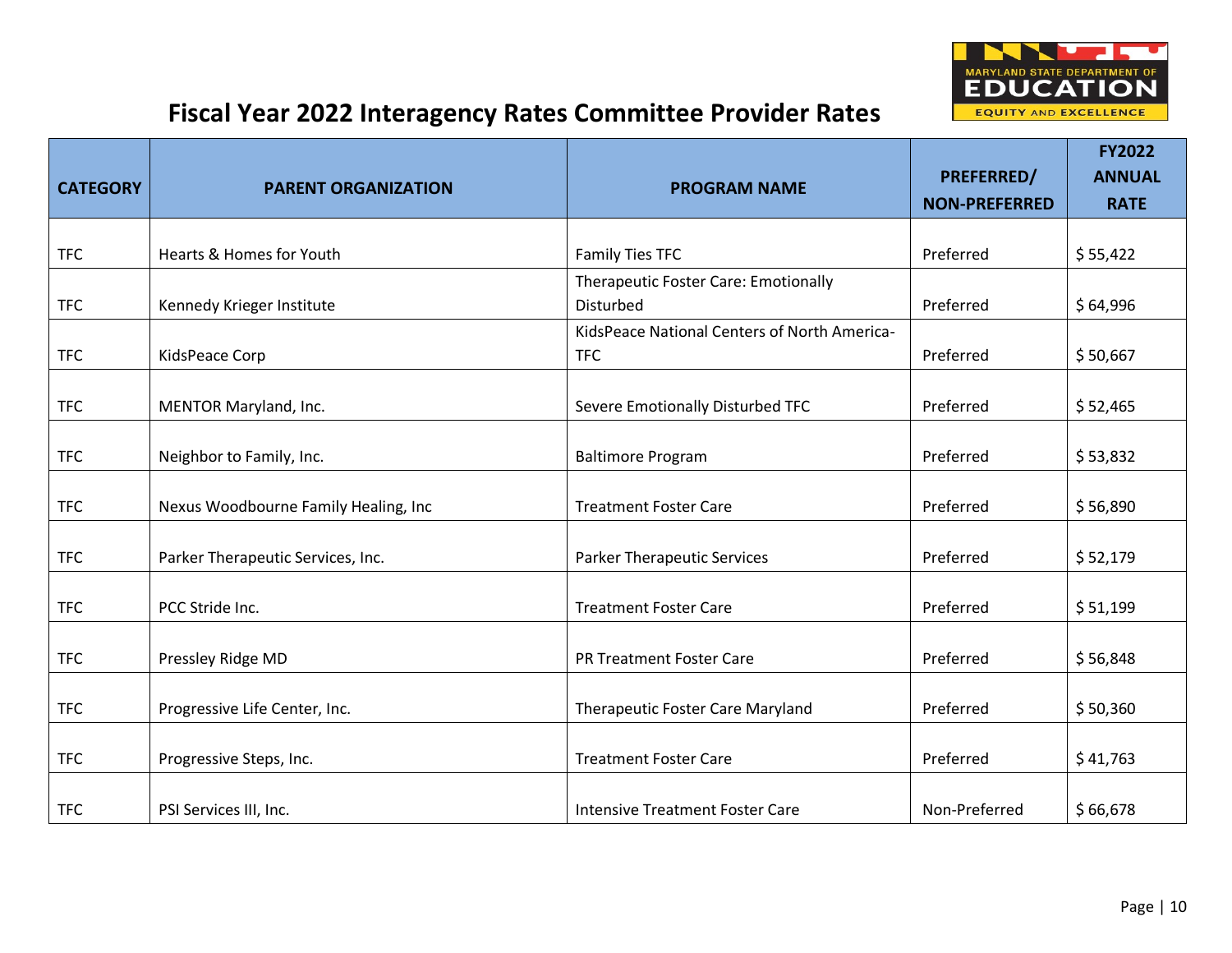

| <b>CATEGORY</b> | <b>PARENT ORGANIZATION</b>                                        | <b>PROGRAM NAME</b>                        | <b>PREFERRED/</b><br><b>NON-PREFERRED</b> | <b>FY2022</b><br><b>ANNUAL</b><br><b>RATE</b> |
|-----------------|-------------------------------------------------------------------|--------------------------------------------|-------------------------------------------|-----------------------------------------------|
|                 |                                                                   |                                            |                                           |                                               |
| <b>TFC</b>      | PSI Services III, Inc.                                            | <b>Treatment Foster Care</b>               | Preferred                                 | \$62,604                                      |
| <b>TFC</b>      | San Mar Children's Home                                           | <b>Treatment Foster Care</b>               | Preferred                                 | \$46,917                                      |
| <b>TFC</b>      | Seraaj Family Homes, Inc.                                         | Seraaj Family Homes, Inc.                  | Preferred                                 | \$46,504                                      |
| <b>TFC</b>      | The Arc Baltimore, Inc.                                           | <b>Treatment Foster Care</b>               | Preferred                                 | \$49,468                                      |
| <b>TFC</b>      | The Arc Northern Chesapeake Region, Inc.                          | <b>Treatment Foster Care</b>               | Preferred                                 | \$51,570                                      |
| <b>TFC</b>      | The Children's Guild                                              | <b>Treatment Foster Care Program</b>       | Preferred                                 | \$58,865                                      |
| <b>TFC</b>      | The Children's Home, Inc.                                         | <b>Treatment Foster Care</b>               | Preferred                                 | \$53,114                                      |
| <b>TFC</b>      | The Martin Pollak Project, Inc.                                   | <b>Treatment Foster Care Program</b>       | Preferred                                 | \$57,348                                      |
| <b>TFC</b>      | The National Center for Children & Families                       | <b>Treatment Foster Care</b>               | Preferred                                 | \$69,087                                      |
| <b>TFC</b>      | <b>WIN Family Services</b>                                        | <b>Families That Care</b>                  | Non-Preferred                             | \$64,648                                      |
| TFC-MF          | CONCERN - Professional Services for Children, Youth &<br>Families | <b>Medically Fragile</b>                   | Preferred                                 | \$51,116                                      |
| TFC-MF          | Kennedy Krieger Institute                                         | Therapeutic Foster Care: Medically Fragile | Preferred                                 | \$67,585                                      |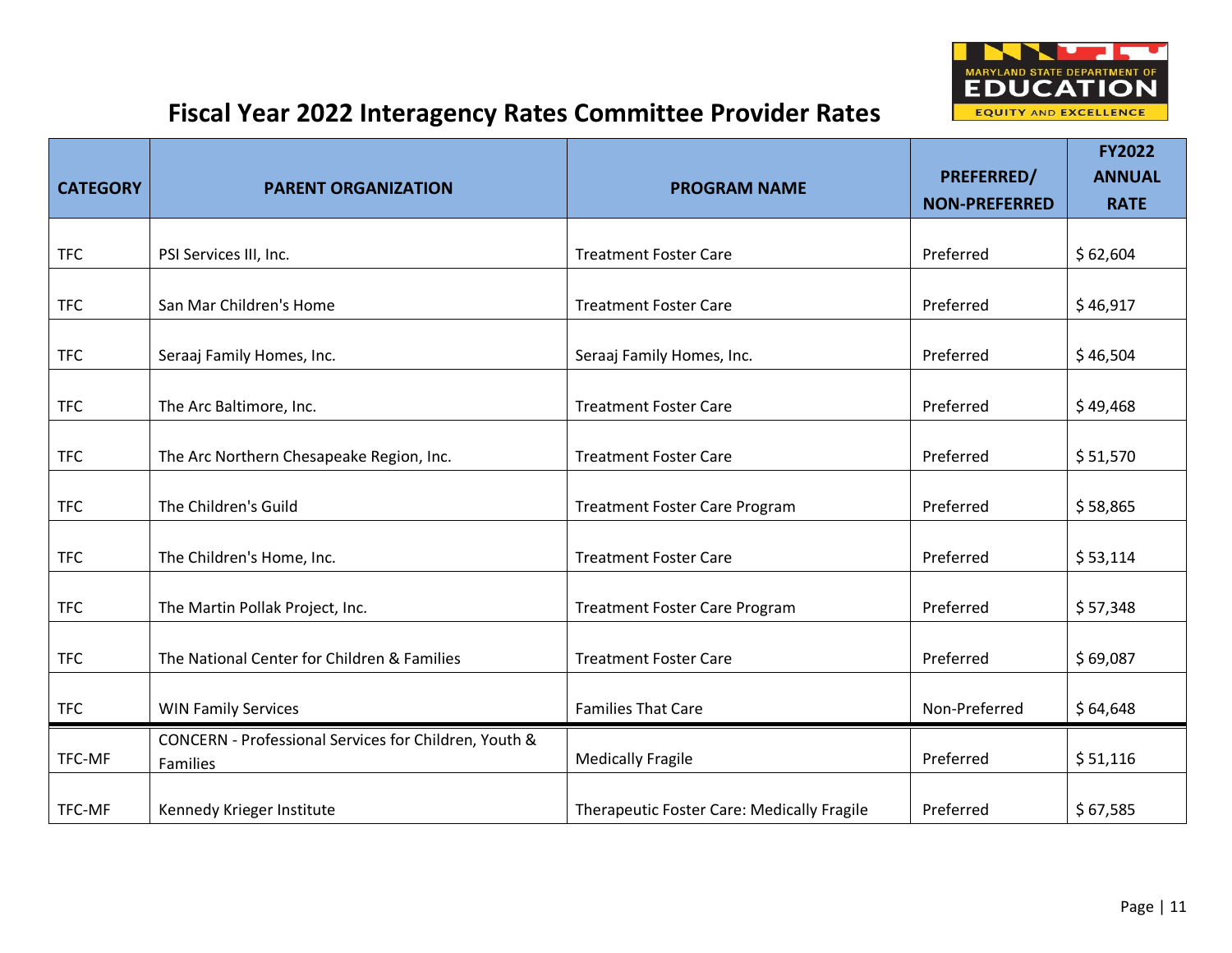

| <b>CATEGORY</b> | <b>PARENT ORGANIZATION</b>                  | <b>PROGRAM NAME</b>                                | PREFERRED/<br><b>NON-PREFERRED</b> | <b>FY2022</b><br><b>ANNUAL</b><br><b>RATE</b> |
|-----------------|---------------------------------------------|----------------------------------------------------|------------------------------------|-----------------------------------------------|
| TFC-MF          | MENTOR Maryland, Inc.                       | <b>Medically Complex TFC</b>                       | Preferred                          | \$74,555                                      |
| TFC-MF          | PSI Family Services, Inc.                   | <b>Medical Foster Care</b>                         | Preferred                          | \$65,700                                      |
| TFC-MF          | The Arc Northern Chesapeake Region, Inc.    | <b>Treatment Foster Care - Medically Fragile</b>   | Preferred                          | \$66,157                                      |
| <b>TGH</b>      | Cedar Ridge Children's Home & School, Inc.  | Residential Services - 24 Hour Child Care - TGH    | Preferred                          | \$108,314                                     |
| <b>TGH</b>      | <b>Hearts &amp; Homes for Youth</b>         | <b>Avis Birely</b>                                 | Preferred                          | \$113,478                                     |
| <b>TGH</b>      | Hearts & Homes for Youth                    | <b>Marys Mount Manor</b>                           | Preferred                          | \$113,516                                     |
| <b>TGH</b>      | Our Fortress Homes, Inc.                    | Hilton House - Therapeutic Group Home for<br>Girls | Preferred                          | \$107,297                                     |
| <b>TGH</b>      | The Children's Guild                        | The Guild Academy                                  | Non-Preferred                      | \$127,497                                     |
| TMP-IL          | Challengers Independent Living, Inc.        | <b>Challengers Teen Parents Program</b>            | Preferred                          | \$71,831                                      |
| TMP-IL          | Hearts & Homes for Youth                    | Damamli Mother/Baby ILP                            | Preferred                          | \$76,517                                      |
| TMP-IL          | King Edwards, Inc.                          | A Journey Home Mother Baby Program                 | Preferred                          | \$76,609                                      |
| TMP-IL          | The National Center for Children & Families | Futurebound Independent Living Program             | Preferred                          | \$76,865                                      |